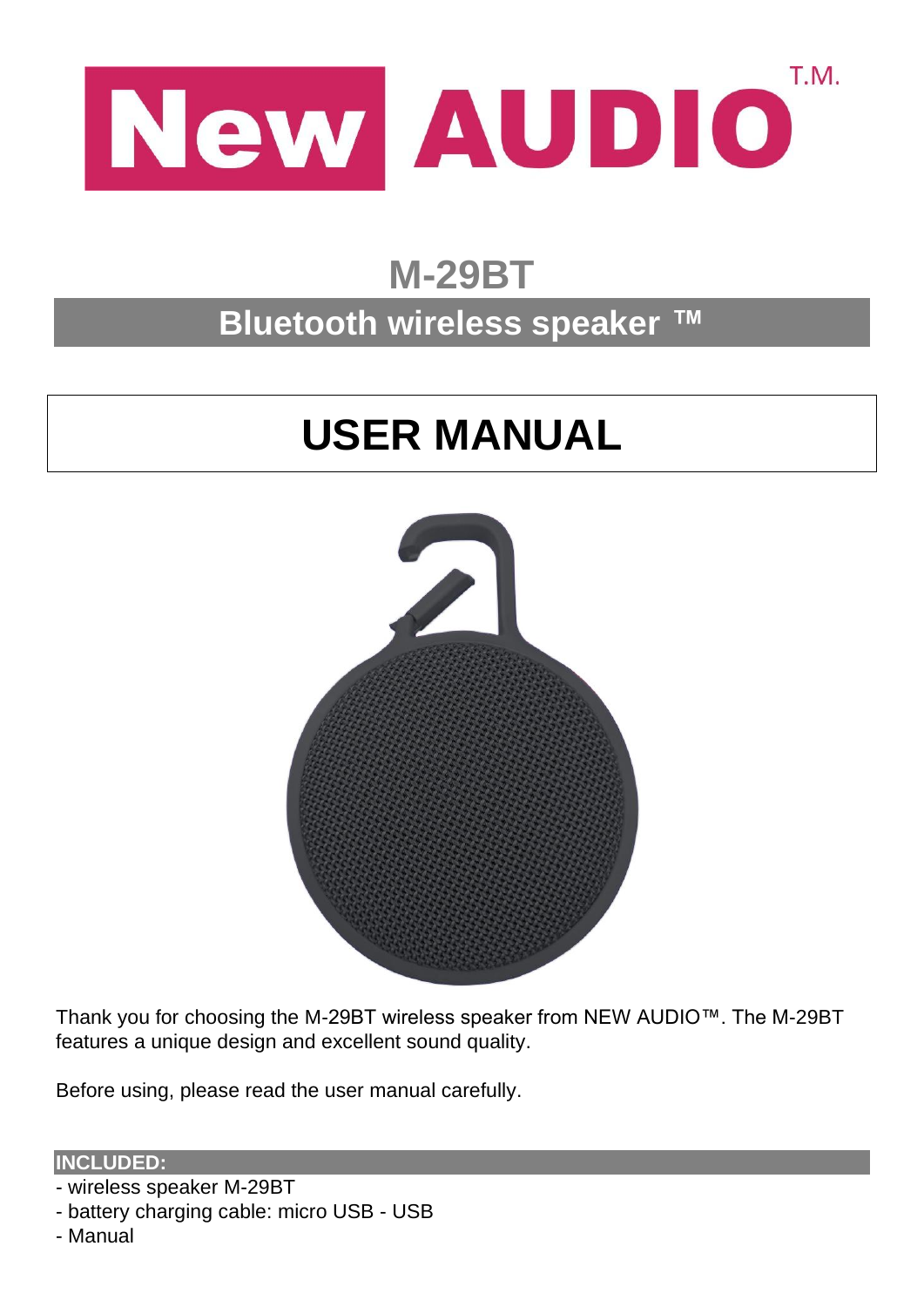

- 1. H On button off / Play play / Pause / phone call answer / end.
- 2.  $\blacktriangleright$  scrolling to the next song / increasing the volume (VOL+)
- 3.  $\blacktriangleleft$  reversing to the previous song / reducing the volume (VOL-)
- 4. DC5V micro USB charging port for connecting usb cable and charging
- 5. USB cable for charging the battery

#### **Turn on the speaker:**

Press the button longer  $\blacktriangleright$  (1) to turn the speaker on or off.

#### **Voice force adjustment:**

Press the button longer  $\blacktriangleright (2)$  or  $\blacktriangleright (3)$  to increase or decrease the volume.

#### **Scroll to next / previous song:**

Short press the button  $\blacktriangleright$  (2) or  $\blacktriangleright$  (3) to move to the next / previous track.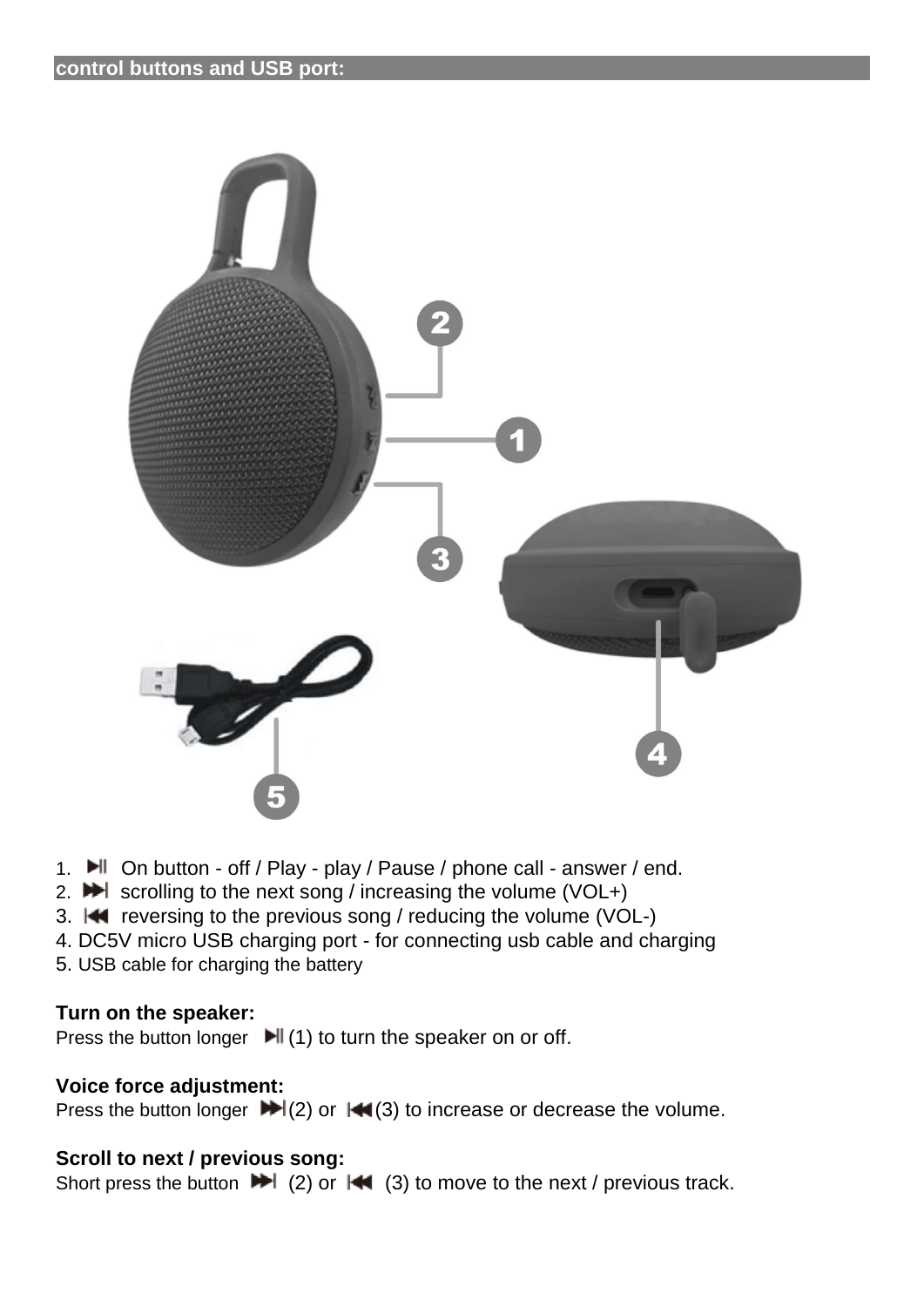#### **Pair with a Bluetooth device ™**

Before you can use the speaker, pair it with a Bluetooth-enabled device™ (such as a smartphone, tablet, computer, other bluetooth-enabled)

- 1. When switched on, the speaker will enter Bluetooth mode: the blue LED will flash quickly.
- 2. On a Bluetooth device, in the list of Bluetooth devices, select the M-29BT
- 3. When paired, the blue LED will turn off.
- 4. The next time you turn on the speaker, it will connect automatically.

#### **Phone calls:**

If the speaker is paired with a Bluetooth smartphone/phone - can be used as a hands-free device.

Incoming call: short press  $\blacktriangleright$  (1) to pick up / hang up the phone call.

Long press  $\blacksquare$  (1) to reject the phone call.

#### **CHARGING THE BATTERY.**

The M-29BT has a built-in rechargeable battery. First charge: After purchase, please fully charge the battery.

Connect the charging cable (micro USB plug) to the micro USB jack of the speaker, connect the second USB connector of the cable to the USB port of the PC (or the corresponding USB network charger purchased separately) to charge the speaker battery.

- While charging, the LED will turn red.

- When charging is complete, the LED will go out.

The operating time of the speaker on a fully charged battery depends on usage and voice strength. Increasing the power of the voice means increasing the power consumption and reducing the operating time of the device on a fully charged battery.

Sound disturbances, interruptions and decreases in dynamics and sound power usually mean that the battery is discharged. In this case, fully charge the battery immediately. Storing and using equipment at low temperatures results in reduced performance and accelerated discharge and battery consumption.

The battery should be charged fully regularly depending on the intensity of use, recharge regularly even during prolonged non-use of the equipment, and do not allow the battery to be completely discharged. Detailed instructions for safe use of the battery can be found later in the manual.

#### **IMPORTANT NOTES ON CHARGING THE BATTERY**

- $\Box$  Only micro USB (7) DC5V port is used for charging.
- $\Box$  The battery charging process takes about 3 hours.
- $\Box$  Talk time on a charged battery up to about 2 hours.
- $\Box$  Play time on charged battery up to approx. 3 hours.
- $\Box$  Use the battery at temperatures from 5°C to 35°C.
- $\Box$  Never expose the battery to high temperatures above 40 $\degree$ C there is a risk of explosion.
- $\Box$  Battery life depends on how you use your device.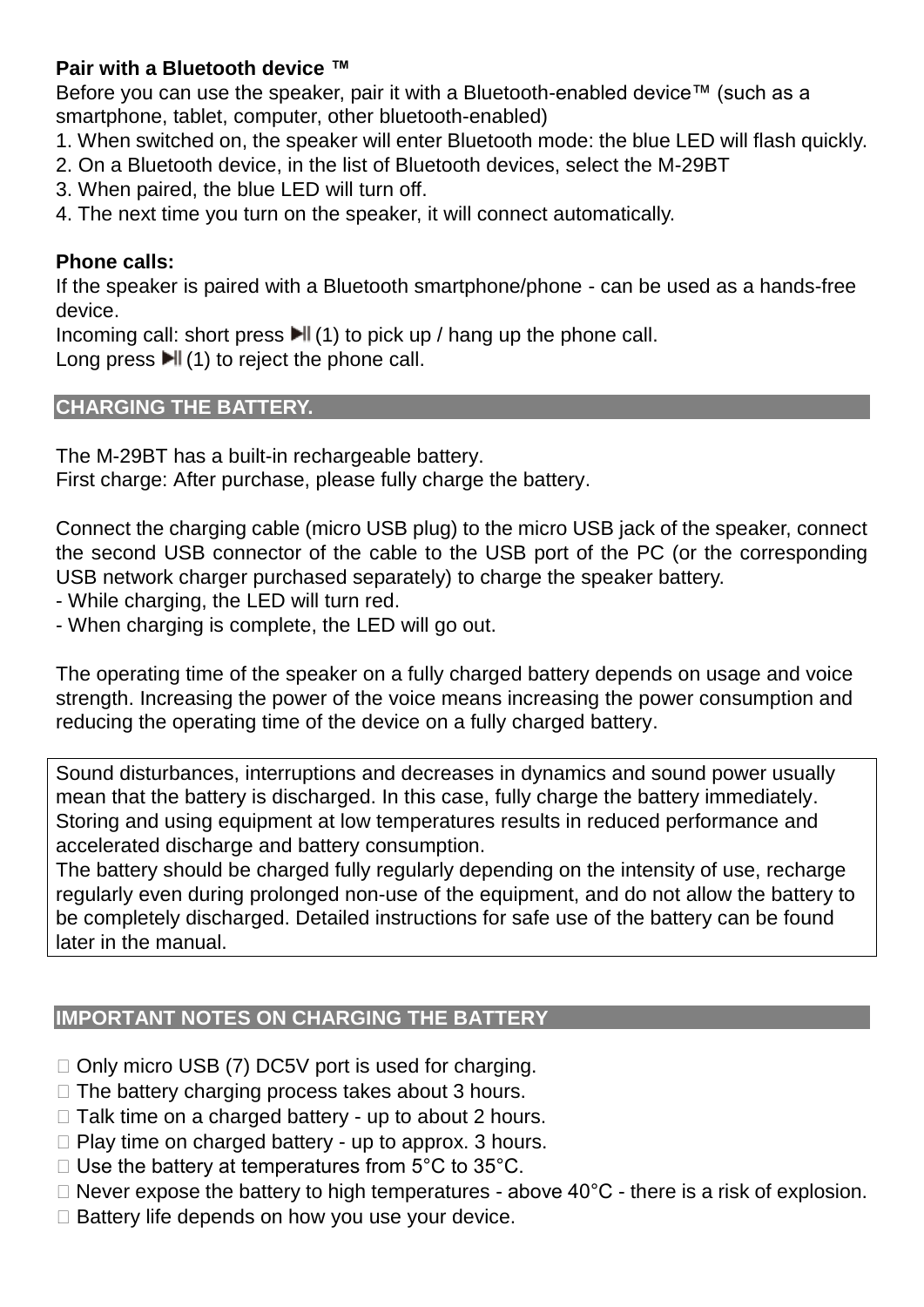- $\Box$  The battery wears out and may be shorter over time.
- $\Box$  If you do not use the battery, it will automatically discharge.

Care should be taken to the environmentally compliant disposal of used batteries and/or accumulators. Used batteries and/or accumulators must not be disposed of together with other waste; must be forwarded to the appropriate return points for used batteries and accumulators.

#### **INSTRUCTIONS FOR SAFE USE OF THE LI-ION BATTERY .**

The device has a built-in Li-ion battery. The battery device must not be heated, thrown into a fire, exposed to very low temperatures or exposed to any liquid. Do not open or interfere with the battery structure.

 $\Box$  Dispose of the used appliance at a specialist disposal point.

 $\Box$  The battery is subject to normal wear during use. Battery life when fully charged is reduced over time. This is normal for all these types of devices.

 $\Box$  Battery life depends on how you use the device; primarily from factors such as voice power, operating modes and functions used, ambient temperature, continuity of use or intermittent use.

 $\Box$  The battery also discharges when the device is not in use.

 $\Box$  If you do not use the device for an extended period of time, charge the battery regularly. Completely discharging the battery and leaving it in a discharged state for an extended period of time shortens the battery life and may damage the battery.

 $\Box$  Always charge the battery up to full charge. Incomplete charging shortens battery life.  $\Box$  Do not discharge the battery until the end. Full discharge may damage the battery and shorten battery life.

 $\Box$  The battery must not be overloaded. The charging must be completed immediately after the charging time specified in the device manual has elapsed. Some devices have the function of automatically turning off charging when fully charged.

 $\Box$  Neither the seller nor the manufacturer shall be liable for any damages resulting from improper handling of the battery.

 $\Box$  Due to its natural wear, the battery is covered by a shortened 6-month warranty of the manufacturer. In case of premature battery wear due to improper or very heavy use, the battery must be replaced by a specialist service.

#### **TECHNICAL SPECIFICATION:**

- \* Bluetooth version: V5.0
- \* Hands Free function hands-free device
- \* charging voltage from USB port: DC 5V
- \* Battery: 300mAh
- \* operating range: up to 10 m depending on the conditions.
- $*$  speaker output power: 5W, impedance  $4\Omega$

#### *THE PRODUCT MAY DIFFER FROM THE PICTURE SHOWN ON THE PACKAGING.*

*The technical characteristics, appearance and equipment of the device are subject to change without notice. This is due to the continuous improvement of the product and the attention to attractive.*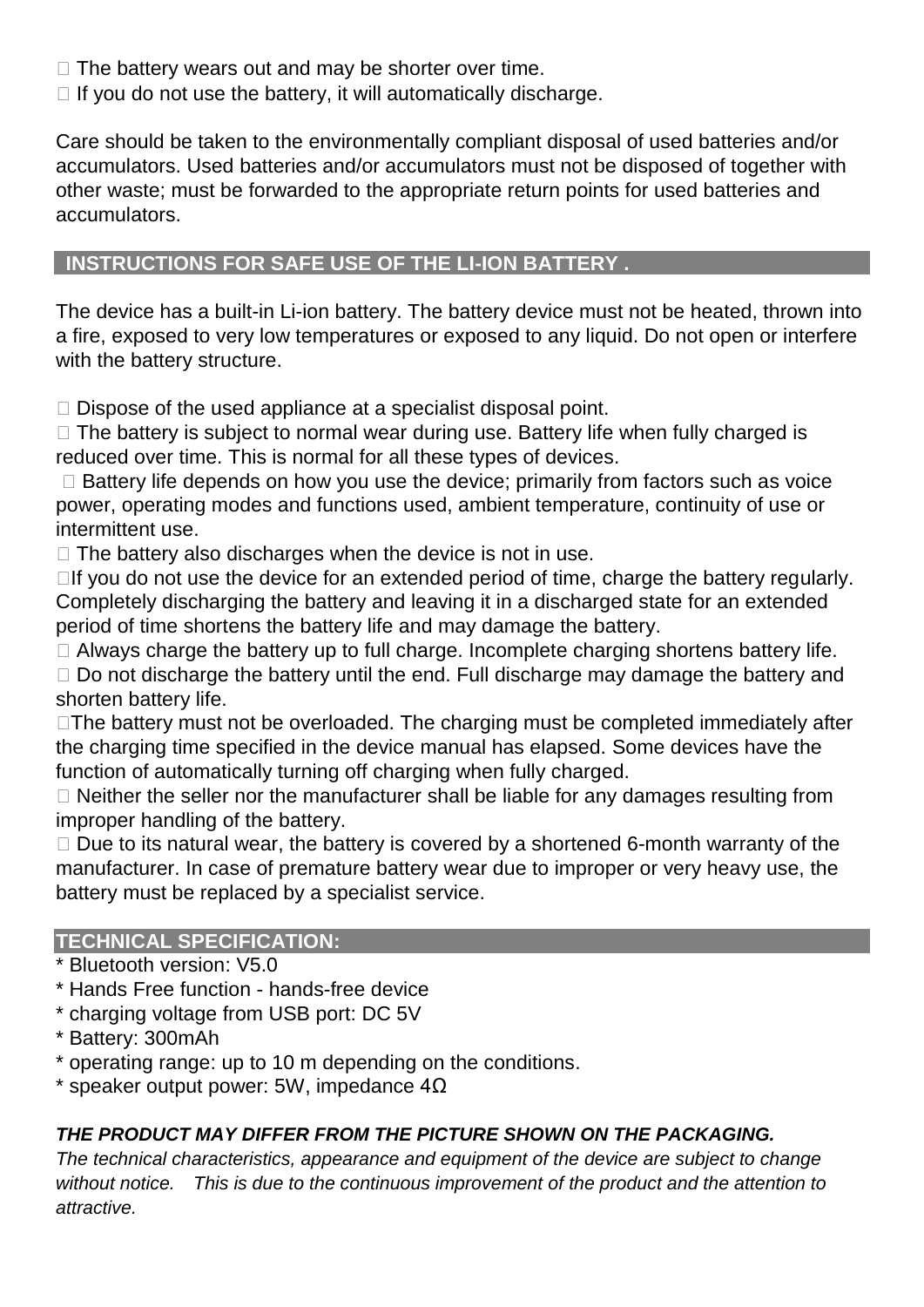

IT IS FORBIDDEN TO DISPOSE OF WASTE ELECTRICAL AND ELECTRONIC EQUIPMENT TOGETHER WITH OTHER NON-SORTIC MUNICIPAL WASTE

In accordance with Directive 2002/98/EC of the European Union, waste electrical and electronic equipment may not be disposed of with other household waste and must be transferred to an organisation or other entity involved in the collection and treatment of waste electrical and electronic equipment.

In order to properly dispose of harmful substances and process them, the user is obliged to donate the used product at the collection point of the waste electrical and electronic equipment. To do this, contact your local authority, city cleanup unit or retailer.

Proper handling of waste electrical and electronic equipment shall contribute to avoiding the harmful consequences for human health and the environment resulting from the presence of hazardous components and the improper storage and processing of such equipment.

> DECLARATION OF CONFORMITY Nr EMM 160 / 11 / 2018

EMMERSON Spółka z ograniczoną odpowiedzialnością Sp.K.

UL. ZACISZNA 6

63-200 JAROCIN

hereby declares that the following product:

M-29BT - portable speaker

complies with the provisions of the Directive:

2014/53/UE

harmonised standards have been applied (Test Standards):

Safety EN60950-1: 2006 + A2:2013

- Health EN 62479: 2010
- EMC ETSI EN 301 489-1 V2.2.0 (2017-03)
- ETSI EN 301 489-17 V3.2.0 (2017-03)
- Radio EN 300 328 V2.1.1 (2016-11)

These products, on the basis of this Declaration, are intended for use in Poland.

Jarocin, ul. Zaciszna 6, dnia 23.11.2018 Last two digits of the year of the CE marking: 18

> EMMERSON ul. Zaciszna 6 63-200 Jarocin – POLSKA [www.emmerson.com.pl](http://www.emmerson.com.pl/) [poczta@emmerson.com.pl](mailto:poczta@emmerson.com.pl)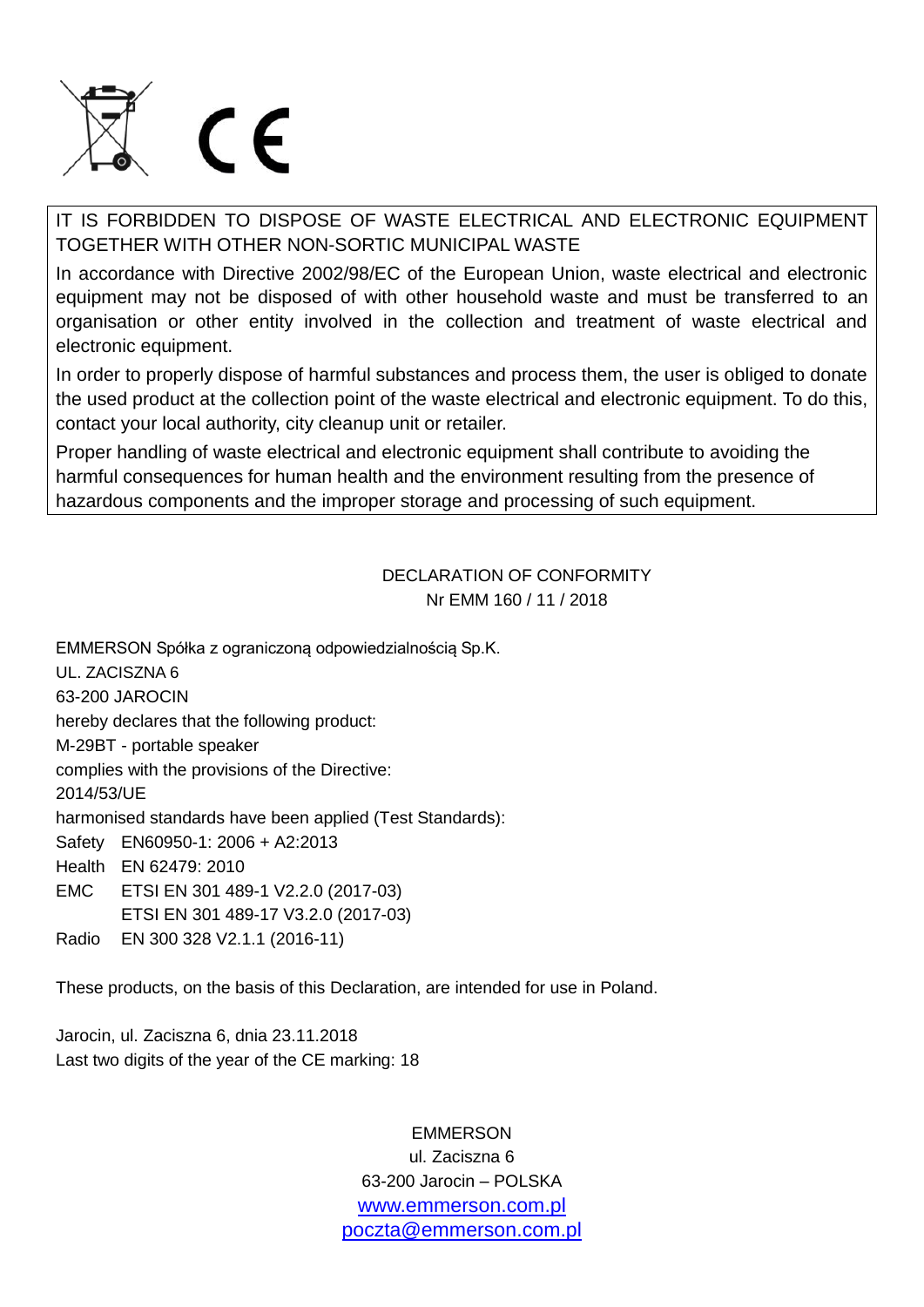#### **WARRANTY CONDITIONS**

- 1. The warranty period is 24 months from the date of sale indicated on the proof of purchase. Defects or defects of the goods revealed during this period will be removed free of charge in accordance with the terms of the warranty. If the equipment is replaced for a new warranty period, it will be re-dated from the date of replacement of the product by Emmerson.
- 2. The warranty is valid only in the territory of the country where the product was purchased.
- 3. The performance standards of the product shall be deemed to be the manufacturer's.
- 4. As part of the warranty provided, the manufacturer undertakes to repair, if necessary, replace the equipment free of charge, or in justified cases the inability to repair or replace, to agree to a refund of cash for the purchased product, within 21 working days from the date of acceptance of the equipment by the Emmerson Service. In justified cases (e.g. complicated repair, need to bring a spare part) the deadline for handling the complaint and warranty repair may be extended.
- 5. The manufacturer limits its warranty obligations to repair or replace the advertised equipment, which is decided solely by the Emmerson Service. The manufacturer is not responsible for damage to other objects and/or devices of a real and virtual nature. In addition, any claims arising out of the under-usability of the products, the coverage of losses or lost profits due to damage, equipment failure and all other liability.
- 6. Complaints should be made as soon as a defect is detected. The product complaint must be submitted at the place of purchase or the advertised product must be sent directly to the Emmerson Service for consideration of the complaint. The cost of delivering the product to the service is covered by the Buyer. If the product is shipped to the Emmerson Service, the product should be packed in the original packaging if the Buyer owns it, or packaged in such a way as to ensure a safe shipment of equipment. Emmerson service is not responsible for damage to equipment that occurred during transportation to the Service.
- 7. Terms of acceptance of the complaint by the Emmerson Service:
	- delivery of equipment in complete condition
	- delivery of a valid, completed warranty card (for products sold with a warranty card) or confirmation of purchase of the product (fiscal receipt or VAT invoice containing the date of purchase, product name and seller's details),
	- providing a clear description of the defect/malfunction of the advertised product.
- 8. The warranty expires in the event of:
	- $-$  end of warranty period.
	- cancellation of the warranty card (for products sold with a warranty card)
	- $-$  violations, damage, breaking of warranty seals, if there are any
	- $-$  change, violate, delete the serial number of the device, if the number is on the device
	- technical changes to the product or to establish any other unauthorized interference with the product..
- 9. The warranty does not cover the natural wear and tear of the product and its individual components, damage or malfunction of equipment resulting from improper use, any mechanical, chemical and thermal damage to the housing, external and internal components and components as well as defects caused therein, flooding with liquid or other substance, other damage and defects specified under the warranty conditions.

*Before sending the product, we recommend that you contact the service and report any problems in the operation of the equipment, the found defect / malfunction of the equipment or any questions regarding the use and operation of the equipment.*